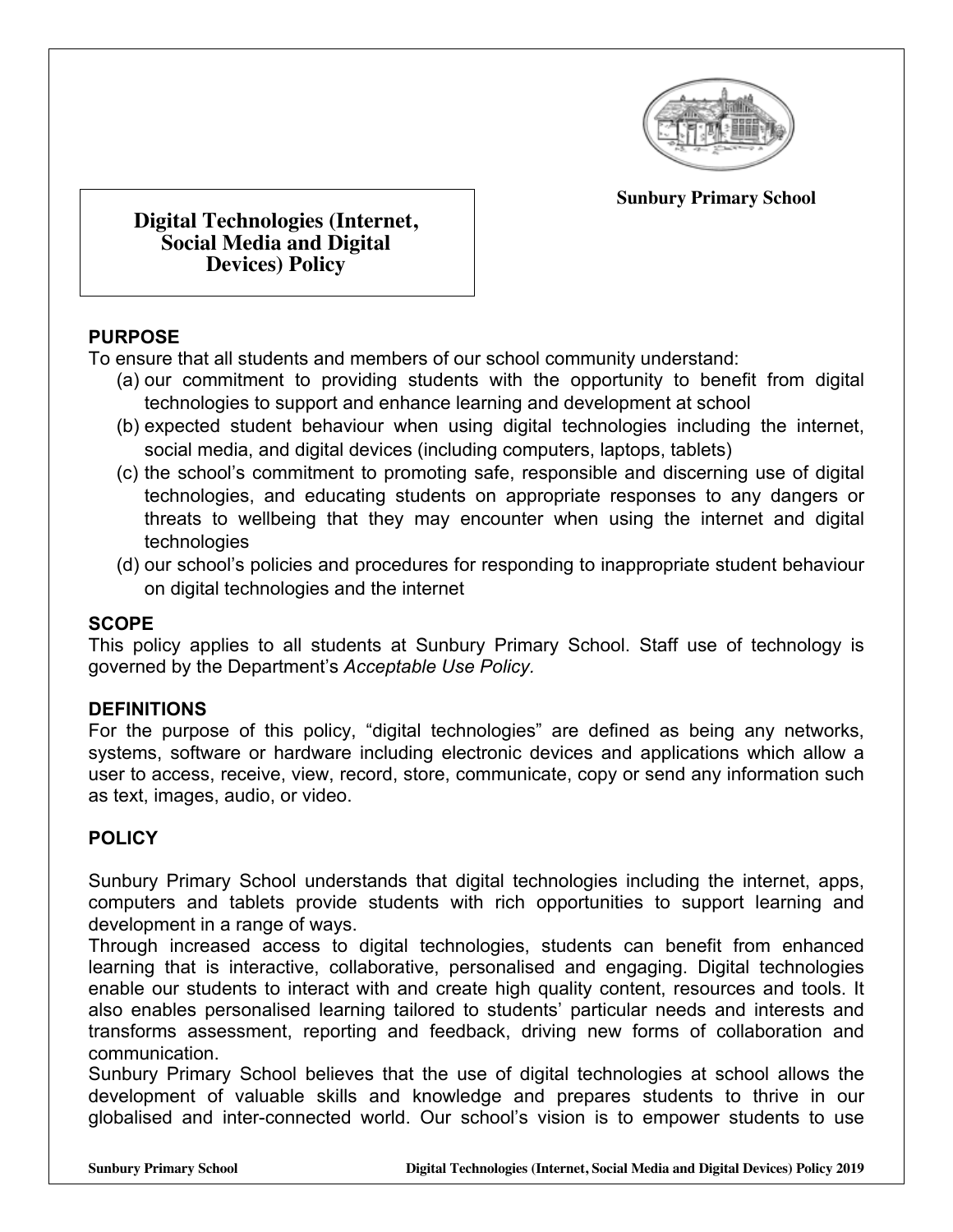digital technologies to reach their personal best and fully equip them to contribute positively to society as happy, healthy young adults.

Digital technology, if not used appropriately, may present risks to users' safety or wellbeing. At Sunbury Primary School, we are committed to educating all students to be safe, responsible and discerning in the use of digital technologies, equipping them with skills and knowledge to navigate the digital age.

At Sunbury Primary School, we:

- use online sites and digital tools that support and enhance students' learning, and focus our use of digital technologies on being learning-centred
- restrict the use of digital technologies in the classroom to specific uses with targeted educational or developmental aims
- supervise and support students using digital technologies in the classroom
- effectively and responsively address any issues or incidents that have the potential to impact on the wellbeing of our students
- incorporate Cyber Safety into the curriculum
- educate our students about digital issues such as online privacy, intellectual property and copyright, and the importance of maintaining their own privacy online
- actively educate and remind students of our *Student Wellbeing and Engagement* policy that outlines our school's values and expected student behaviour, including online behaviours
- have an Acceptable Use Agreement outlining the expectations of students when using digital technology at school
- use clear protocols and procedures to protect students working in online spaces, which includes reviewing the safety and appropriateness of online tools and communities, removing offensive content at earliest opportunity
- educate our students on appropriate responses to any dangers or threats to wellbeing that they may encounter when using the internet and other digital technologies
- provide a filtered internet service to block access to inappropriate content
- refer suspected illegal online acts to the relevant law enforcement authority for investigation

Distribution of school owned devices to students and personal student use of digital technologies at school will only be permitted where students and their parents/carers have completed a signed Acceptable Use Agreement.

It is the responsibility of all students to protect their own password and not divulge it to another person. If a student or staff member knows or suspects an account has been used by another person, the account holder must notify the teacher immediately.

All messages created, sent or retrieved on the school's network are the property of the school. The school reserves the right to access and monitor all messages and files on the computer system, as necessary and appropriate. Communications including text and images may be required to be disclosed to law enforcement and other third parties without the consent of the sender.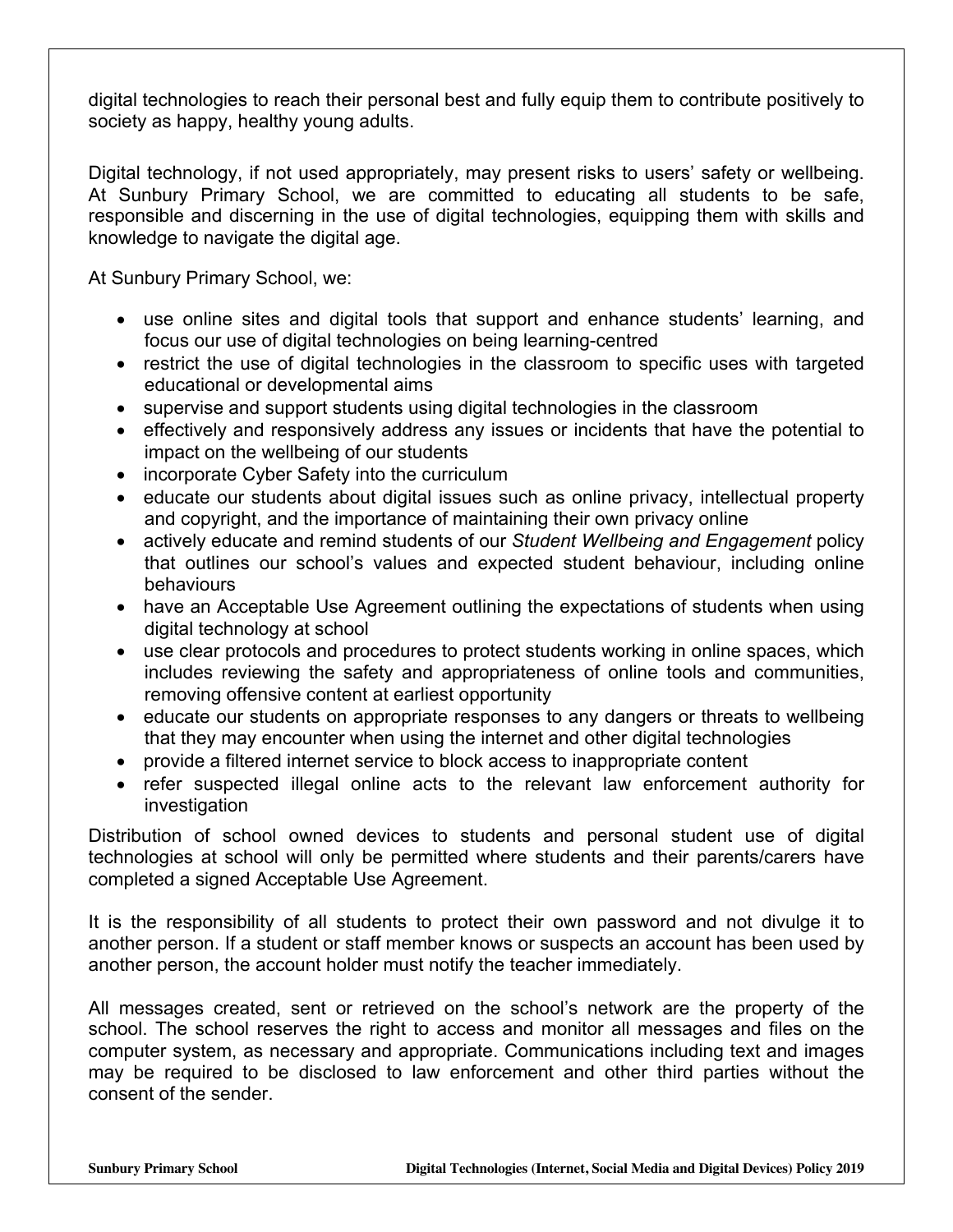#### **Student behavioural expectations**

When using digital technologies, students are expected to behave in a way that is consistent with Sunbury Primary School's *Statement of Values ad School Philosophy and Student Wellbeing and Engagement* policy.

When a student acts in breach of the behaviour standards of our school community (including cyberbullying, using digital technologies to harass, threaten or intimidate, or viewing/posting/sharing of inappropriate or unlawful content), Sunbury Primary School will institute a staged response, consistent with our policies.

Breaches of this policy by students can result in a number of consequences which will depend on the severity of the breach and the context of the situation. This includes:

- removal of network access privileges
- removal of email privileges
- removal of internet access privileges
- removal of printing privileges
- other consequences as outlined in the school's policies.

#### **REVIEW CYCLE**

This policy was last updated on March 2019 and is scheduled for review in March 2020

#### **ANNEXURE A: ACCEPTABLE USE AGREEMENT Acceptable Use Agreement See below**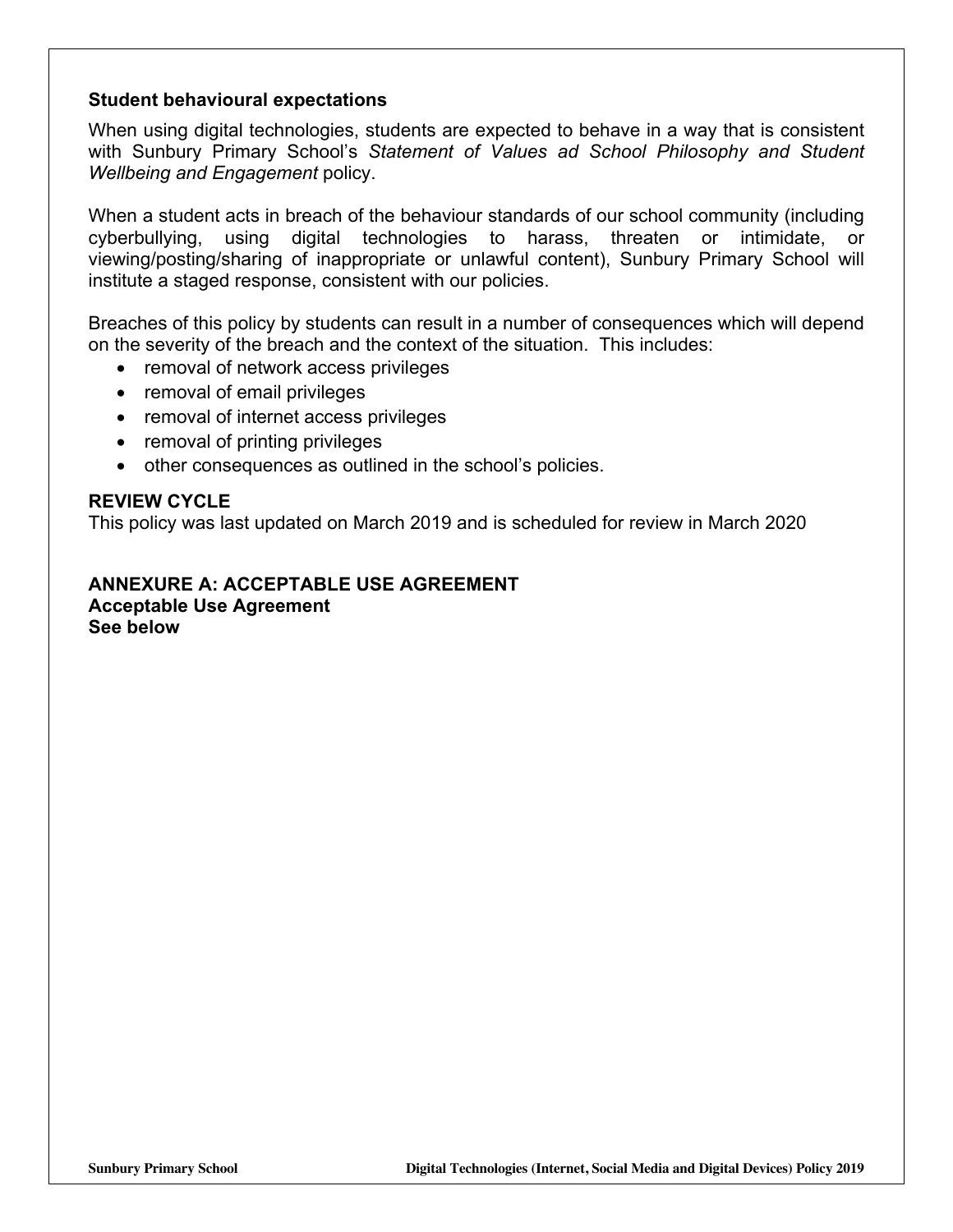# School profile statement

At Sunbury Primary School we support the right of all members of the school community to access safe and inclusive learning environments, including digital and online spaces. This form outlines the School's roles and responsibilities in supporting safe digital learning, as well as the expected behaviours we have of our students when using digital or online spaces.

At our school we:

- Have a **Digital Technologies (Internet, Social Media and Digital Devices) Policy** that outlines our expected student online behaviours;
- Have programs in place to educate our students to be safe and responsible users of digital technologies;
- Educate out students about digital issues such as online privacy, intellectual property and copyright;
- Supervise and support students using digital technologies in the classroom;
- Use clear protocols and procedures to protect students working in online spaces. This includes reviewing the safety and appropriateness of online tools and communities, removing offensive content at earliest opportunity, and other measures;
	- o See: Duty of Care and Supervision
		- (www.education.vic.gov.au/about/programs/bullystoppers/Pages/prindutycare.aspx)
- Provide a filtered internet service to block inappropriate content. We acknowledge, however, that full protection from inappropriate content cannot be guaranteed
- Use online sites and digital tools that support students' learning;
- Address issues or incidents that have the potential to impact on the wellbeing of our students;
- Refer suspected illegal online acts to the relevant Law Enforcement authority for investigation;
- Support parents and care-givers to understand safe and responsible use of digital technologies and the strategies that can be implemented at home. The following resources provide current information from both the Department of Education & Training and The Children's eSafety Commission:
	- o Bullystoppers Parent Interactive Learning Modules (www.education.vic.gov.au/about/programs/bullystoppers/Pages/parentmodules.aspx)
	- o iParent | Office of the Children's eSafety Commissioner

(https://www.esafety.gov.au/education-resources/iparent)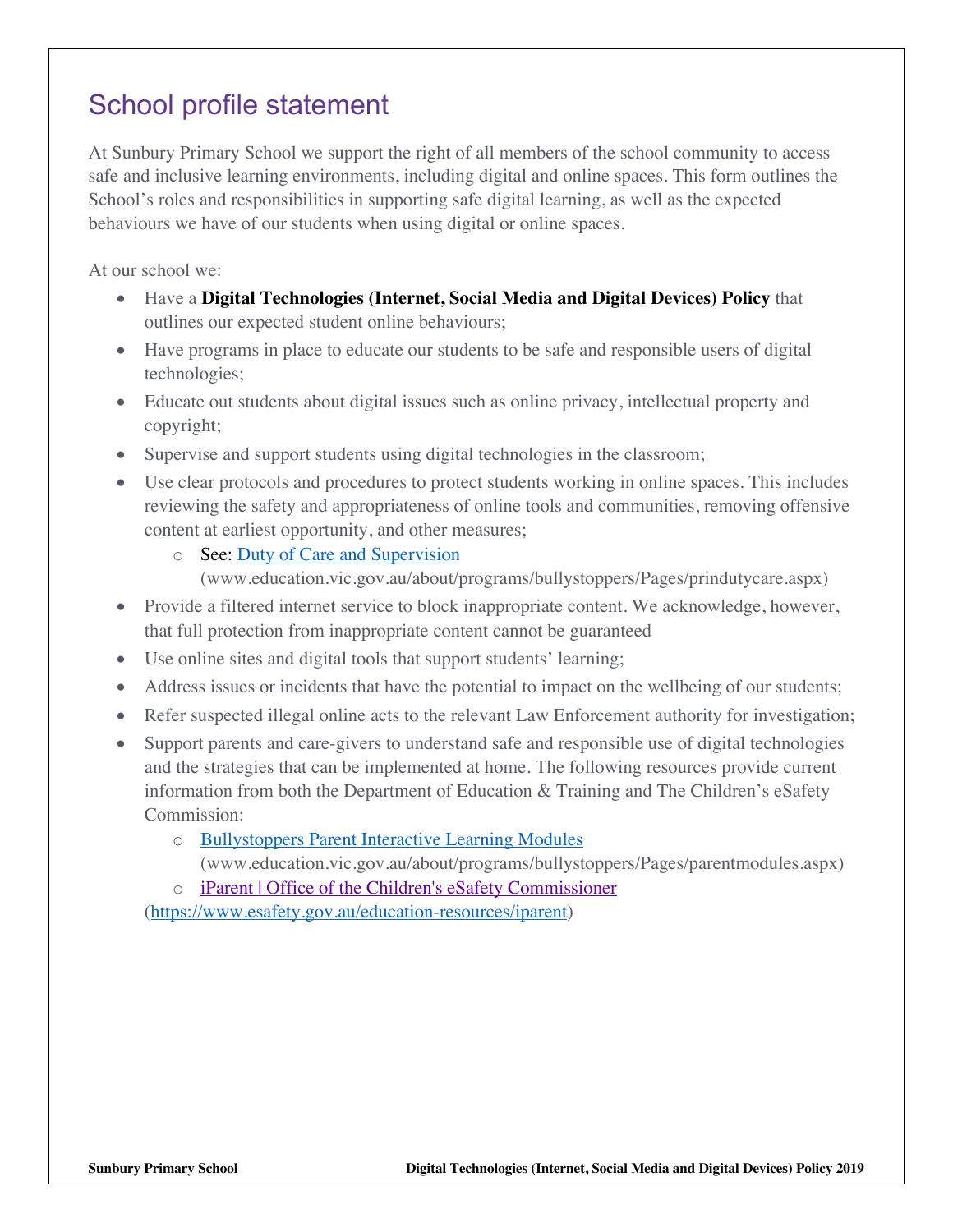# Safe and responsible behaviour

When I use digital technologies I **communicate respectfully** by:

- always thinking and checking that what I write or post is polite and respectful
- being kind to my friends and classmates and thinking about how the things I do or say online might make them feel (*ask students to reflect on how they would feel*.)
- not sending mean or bullying messages or forwarding them to other people.
- creating and presenting my own work, and if I copy something from online, letting my audience know by sharing the website link to acknowledge the creator.

When I use digital technologies I **protect personal information** by being aware that my full name, photo, birthday, address and phone number is personal information and is not to be shared online. This means I:

- protect my friends' information in the same way
- protect my passwords and don't share them with anyone except my parent
- only ever join spaces with my parents or teacher's guidance and permission
- never answer questions online that ask for my personal information
- know not to post three or more pieces of identifiable information about myself.

When I use digital technologies I **respect myself and others** by thinking about what I share online. This means I:

- stop to think about what I post or share online
- use spaces or sites that are appropriate, and if I am not sure I ask a trusted adult for help
- protect my friends' full names, birthdays, school names, addresses and phone numbers because this is their personal information
- speak to a trusted adult if I see something that makes me feel upset or if I need help
- speak to a trusted adult if someone is unkind to me or if I know someone else is upset or scared
- don't deliberately search for something rude or violent
- turn off or close the screen if I see something I don't like and tell a trusted adult
- am careful with the equipment I use.

At school we/I have:

- discussed ways to be a safe, responsible and ethical user of digital technologies.
- presented my ideas around the ways that I can be a smart, safe, responsible and ethical user of digital technologies.